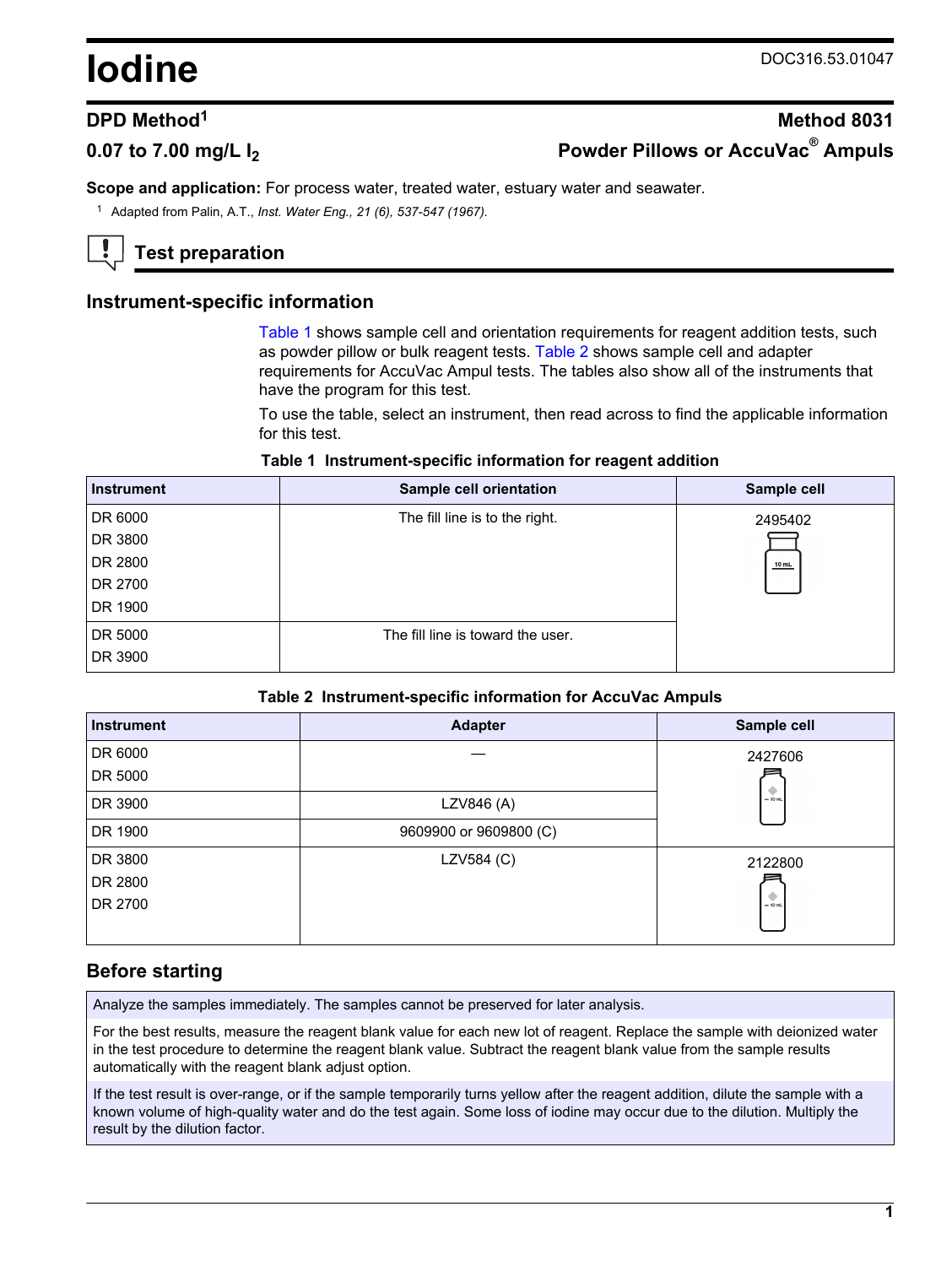The SwifTest Dispenser for Total Chlorine can be used in place of the powder pillow in the test procedure. One dispensation is equal to one powder pillow for 10-mL samples.

An AccuVac Ampul for Blanks can be used to zero the instrument in the AccuVac test procedure.

Review the Safety Data Sheets (MSDS/SDS) for the chemicals that are used. Use the recommended personal protective equipment.

Dispose of reacted solutions according to local, state and federal regulations. Refer to the Safety Data Sheets for disposal information for unused reagents. Refer to the environmental, health and safety staff for your facility and/or local regulatory agencies for further disposal information.

# **Items to collect**

#### **Powder pillows**

| <b>Description</b>                                                                                                                     | Quantity |
|----------------------------------------------------------------------------------------------------------------------------------------|----------|
| DPD Total Chlorine Reagent Powder Pillow, 10-mL                                                                                        |          |
| Sample cells. (For information about sample cells, adapters or light shields, refer to Instrument-<br>specific information on page 1.) |          |

Refer to [Consumables and replacement items](#page-5-0) on page 6 for order information.

#### **AccuVac Ampuls**

| <b>Description</b>                                                                                                                    | Quantity |
|---------------------------------------------------------------------------------------------------------------------------------------|----------|
| DPD Total Chlorine Reagent AccuVac <sup>®</sup> Ampul                                                                                 |          |
| Beaker, 50-mL                                                                                                                         |          |
| Sample cells (For information about sample cells, adapters or light shields, refer to Instrument-<br>specific information on page 1.) |          |
| Stopper for 18-mm tubes and AccuVac Ampuls                                                                                            |          |

Refer to [Consumables and replacement items](#page-5-0) on page 6 for order information.

# **Sample collection**

- Analyze the samples immediately. The samples cannot be preserved for later analysis.
- Collect samples in clean glass bottles.
- Make sure to get a representative sample. If the sample is taken from a spigot or faucet, let the water flow for at least 5 minutes. Then let the container overflow with the sample several times. Put the cap on the sample container so that there is no headspace (air) above the sample. If a sample cell is used, rinse the cell several times with the sample, then carefully fill to the 10-mL mark.
- Be careful to prevent agitation. Do not expose the water to sunlight during sample collection.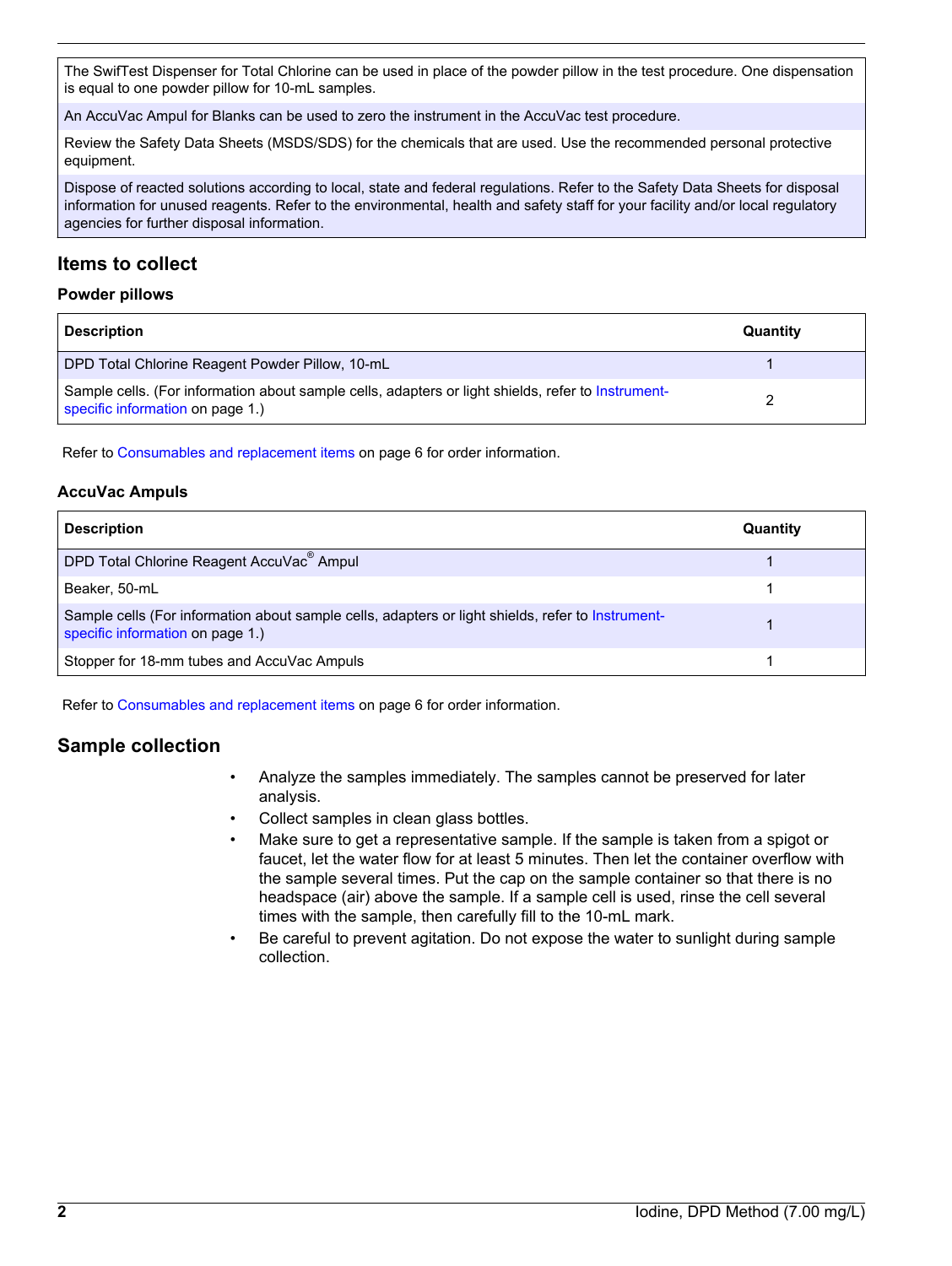# **Powder pillow procedure**



**1.** Start program **245 Iodine**. For information about sample cells, adapters or light shields, refer to [Instrument-specific](#page-0-0) [information](#page-0-0) on page 1.

*Note: Although the program name can be different between instruments, the program number does not change.*



**2.** Fill a sample cell with 10 mL of sample.



**3. Prepare the sample:** Add the contents of one powder pillow to the sample cell.



**4.** Swirl the sample cell for 20 seconds to mix. A pink color forms if iodine is in the sample.



**5.** Start the instrument timer. A 3‑minute reaction time starts.

Prepare the sample blank and set the instrument to zero during the reaction time.



**6. Prepare the blank:** Fill a second sample cell with 10 mL of sample.



**7.** Clean the blank sample cell.



**8.** Insert the blank into the cell holder.



**9.** Push **ZERO**. The display shows  $0.00$  mg/L  $I_2$ .



**10.** Clean the prepared sample cell.



**11.** Within 3 minutes after the timer expires, insert the prepared sample into the cell holder.



**12.** Push **READ**. Results show in mg/L  $I_2$ .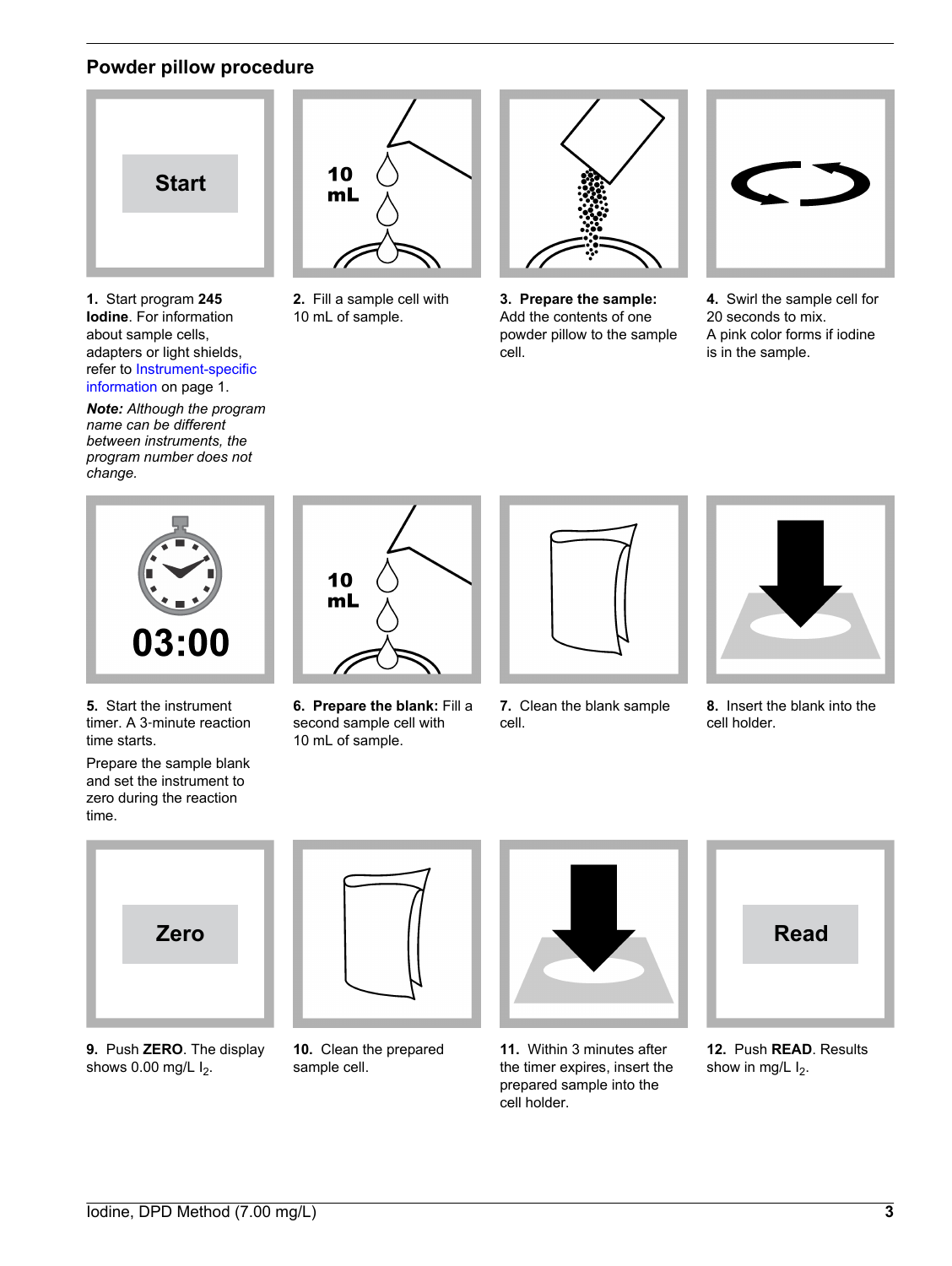# **AccuVac Ampul procedure**



**1.** Start program **246 Iodine AV**. For information about sample cells, adapters or light shields, refer to [Instrument-specific](#page-0-0) [information](#page-0-0) on page 1.

*Note: Although the program name can be different between instruments, the program number does not change.*



**2. Prepare the blank:** Fill the sample cell with 10 mL of sample.



**3. Prepare the sample:** Collect at least 40 mL of sample in a 50-mL beaker. Fill the AccuVac Ampul with sample. Keep the tip immersed while the AccuVac Ampul fills completely.



**4.** Quickly invert the AccuVac Ampul several times to mix. A pink color forms if iodine is in the sample.



**5.** Start the instrument timer. A 3‑minute reaction time starts.

Prepare the sample blank and set the instrument to zero during the reaction time.



**6.** Clean the blank sample cell.



**7.** Insert the blank into the cell holder.



**8.** Push **ZERO**. The display shows  $0.00$  mg/L  $I_2$ .



**9.** Clean the AccuVac Ampul.



**10.** Within 3 minutes after the timer expires, insert the prepared sample AccuVac Ampul into the cell holder.



**11.** Push **READ**. Results show in mg/L  $I_2$ .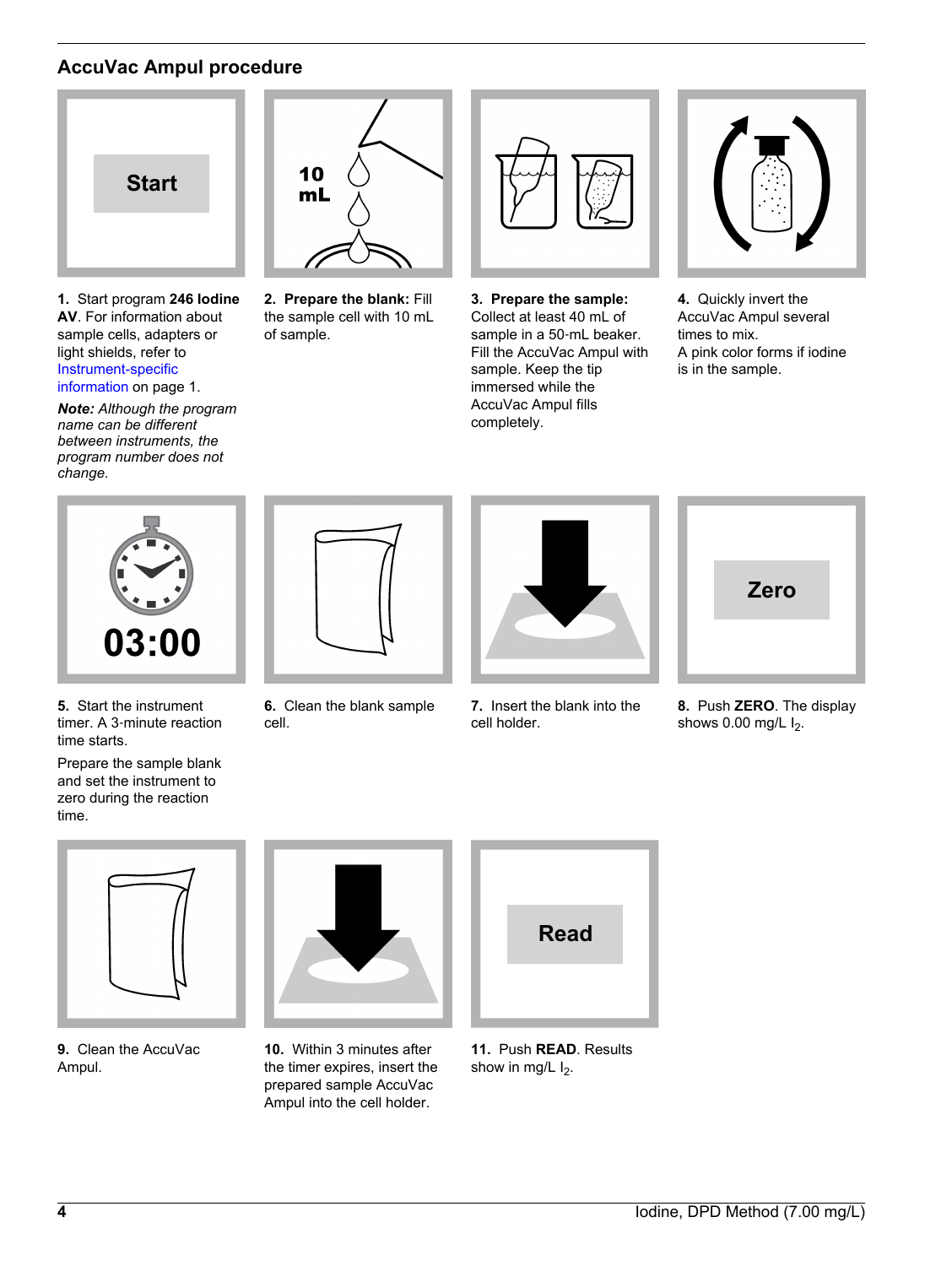## **Interferences**

| <b>Interfering substance</b>                                                        | <b>Interference level</b>                                                                                                                                                                                                                                                                                                                                                                                                                      |  |  |
|-------------------------------------------------------------------------------------|------------------------------------------------------------------------------------------------------------------------------------------------------------------------------------------------------------------------------------------------------------------------------------------------------------------------------------------------------------------------------------------------------------------------------------------------|--|--|
| Acidity                                                                             | More than 150 mg/L CaCO <sub>3</sub> . The full color may not develop or the color may fade instantly. Adjust<br>to pH 6-7 with 1 N Sodium Hydroxide. Measure the amount to add on a separate sample aliquot,<br>then add the same amount to the sample that is tested. Correct the test result for the dilution from<br>the volume addition.                                                                                                  |  |  |
| Alkalinity                                                                          | More than 250 mg/L CaCO <sub>3</sub> . The full color may not develop or the color may fade instantly. Adjust<br>to pH 6-7 with 1 N Sulfuric Acid. Measure the amount to add on a separate sample aliquot, then<br>add the same amount to the sample that is tested. Correct the test result for the dilution from the<br>volume addition.                                                                                                     |  |  |
| Bromine, Br <sub>2</sub>                                                            | Positive interference at all levels                                                                                                                                                                                                                                                                                                                                                                                                            |  |  |
| Chlorine Dioxide, CIO <sub>2</sub>                                                  | Positive interference at all levels                                                                                                                                                                                                                                                                                                                                                                                                            |  |  |
| Chlorine                                                                            | Positive interference at all levels                                                                                                                                                                                                                                                                                                                                                                                                            |  |  |
| Inorganic chloramines                                                               | Positive interference at all levels                                                                                                                                                                                                                                                                                                                                                                                                            |  |  |
| Chloramines, organic                                                                | May interfere                                                                                                                                                                                                                                                                                                                                                                                                                                  |  |  |
| <b>Hardness</b>                                                                     | No effect at less than 1000 mg/L as $CaCO3$                                                                                                                                                                                                                                                                                                                                                                                                    |  |  |
| Manganese, Oxidized<br>$(Mn^{4+}, Mn^{7+})$ or<br>Chromium, Oxidized<br>$(Cr^{6+})$ | Pre-treat the sample as follows:<br>1.<br>Adjust the sample pH to 6-7.<br>Add 3 drops of Potassium lodide (30-g/L) to 10 mL of sample.<br>2.<br>3.<br>Mix and wait 1 minute.<br>Add 3 drops of Sodium Arsenite (5-g/L) and mix.<br>4.<br>Use the test procedure to measure the concentration of the treated sample.<br>5.<br>Subtract this result from the result without the treatment to obtain the correct chlorine<br>6.<br>concentration. |  |  |
| Ozone                                                                               | Positive interference at all levels                                                                                                                                                                                                                                                                                                                                                                                                            |  |  |
| Peroxides                                                                           | May interfere                                                                                                                                                                                                                                                                                                                                                                                                                                  |  |  |
| Highly buffered samples<br>or extreme sample pH                                     | Can prevent the correct pH adjustment (of the sample) by the reagents. Sample pretreatment<br>may be necessary. Adjust to pH 6-7 with acid (Sulfuric Acid, 1.000 N) or base (Sodium<br>Hydroxide, 1.00 N).                                                                                                                                                                                                                                     |  |  |

# **Accuracy check**

#### **Standard additions method (sample spike)**

Use the standard additions method (for applicable instruments) to validate the test procedure, reagents and instrument and to find if there is an interference in the sample. Items to collect:

- Chlorine Standard Solution, 2-mL PourRite<sup>®</sup> Ampule, 25–30 mg/L (multiply the concentration on the label by 3.6 for mg/L iodine)
- Breaker, PourRite Ampules
- Pipet, TenSette<sup>®</sup>, 0.1–1.0 mL and tips
- **1.** Use the test procedure to measure the concentration of the sample, then keep the (unspiked) sample in the instrument.
- **2.** Go to the Standard Additions option in the instrument menu.
- **3.** Select the values for standard concentration, sample volume and spike volumes.
- **4.** Open the standard solution.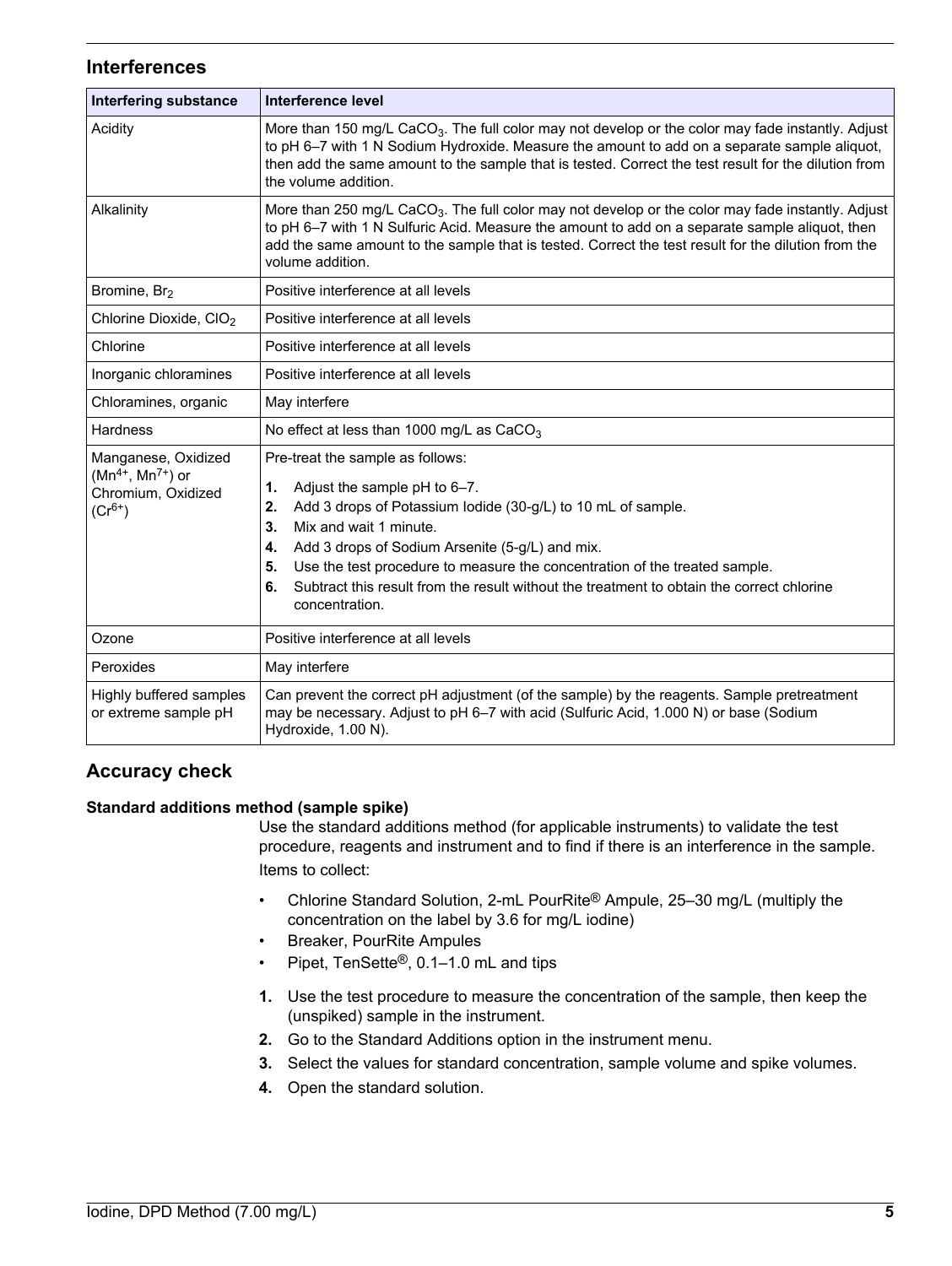<span id="page-5-0"></span>**5.** Prepare three spiked samples: use the TenSette pipet to add 0.1 mL, 0.2 mL and 0.3 mL of the standard solution, respectively, to three 10-mL portions of fresh sample. Mix well.

*Note: For AccuVac® Ampuls, add 0.4 mL, 0.8 mL and 1.2 mL of the standard solution to three 25-mL portions of fresh sample.*

- **6.** Use the test procedure to measure the concentration of each of the spiked samples. Start with the smallest sample spike. Measure each of the spiked samples in the instrument.
- **7.** Select **Graph** to compare the expected results to the actual results.

*Note: If the actual results are significantly different from the expected results, make sure that the sample volumes and sample spikes are measured accurately. The sample volumes and sample spikes that are used should agree with the selections in the standard additions menu. If the results are not within acceptable limits, the sample may contain an interference.*

### **Method performance**

The method performance data that follows was derived from laboratory tests that were measured on a spectrophotometer during ideal test conditions. Users can get different results under different test conditions.

| Program | <b>Standard</b> | <b>Precision (95% Confidence Interval)</b> | <b>Sensitivity</b><br>Concentration change per 0.010 Abs change |
|---------|-----------------|--------------------------------------------|-----------------------------------------------------------------|
| 240     | 4.47 mg/L $I_2$ | 4.40–4.54 mg/L $I_2$                       | 0.07 mg/L $I_2$                                                 |
| 242     | 4.47 mg/L $I_2$ | 4.33–4.61 mg/L $I_2$                       | 0.07 mg/L $I_2$                                                 |

# **Summary of Method**

Iodine reacts with DPD (N,N-diethyl-p-phenylenediamine) to form a pink color, the intensity of which is proportional to the total iodine concentration. The measurement wavelength is 530 nm.

### **Consumables and replacement items**

#### **Required reagents**

| <b>Description</b>                                    | <b>Quantity/Test</b> | Unit       | Item no. |
|-------------------------------------------------------|----------------------|------------|----------|
| DPD Total Chlorine Reagent Powder Pillow, 10 mL       |                      | $100$ /pkg | 2105669  |
| 0 <sub>R</sub>                                        |                      |            |          |
| DPD Total Chlorine Reagent AccuVac <sup>®</sup> Ampul |                      | $25$ /pkq  | 2503025  |

#### **Required apparatus**

| <b>Description</b>                          | <b>Quantity/Test</b> | Unit  | Item no. |
|---------------------------------------------|----------------------|-------|----------|
| AccuVac Snapper                             |                      | each  | 2405200  |
| Beaker, 50 mL                               |                      | each  | 50041H   |
| Stoppers for 18-mm tubes and AccuVac Ampuls |                      | 6/pkg | 173106   |

#### **Recommended standards**

| <b>Description</b>                                             | Unit         | Item no. |
|----------------------------------------------------------------|--------------|----------|
| Chlorine Standard Solution, 10-mL Voluette® Ampule, 50-75 mg/L | $16$ /p $kg$ | 1426810  |
| Chlorine Standard Solution, 2-mL PourRite® Ampules, 50-75 mg/L | 20/pkg       | 1426820  |
| Chlorine Standard Solution, 2-mL PourRite® Ampules, 25-30 mg/L | $20$ /pkq    | 2630020  |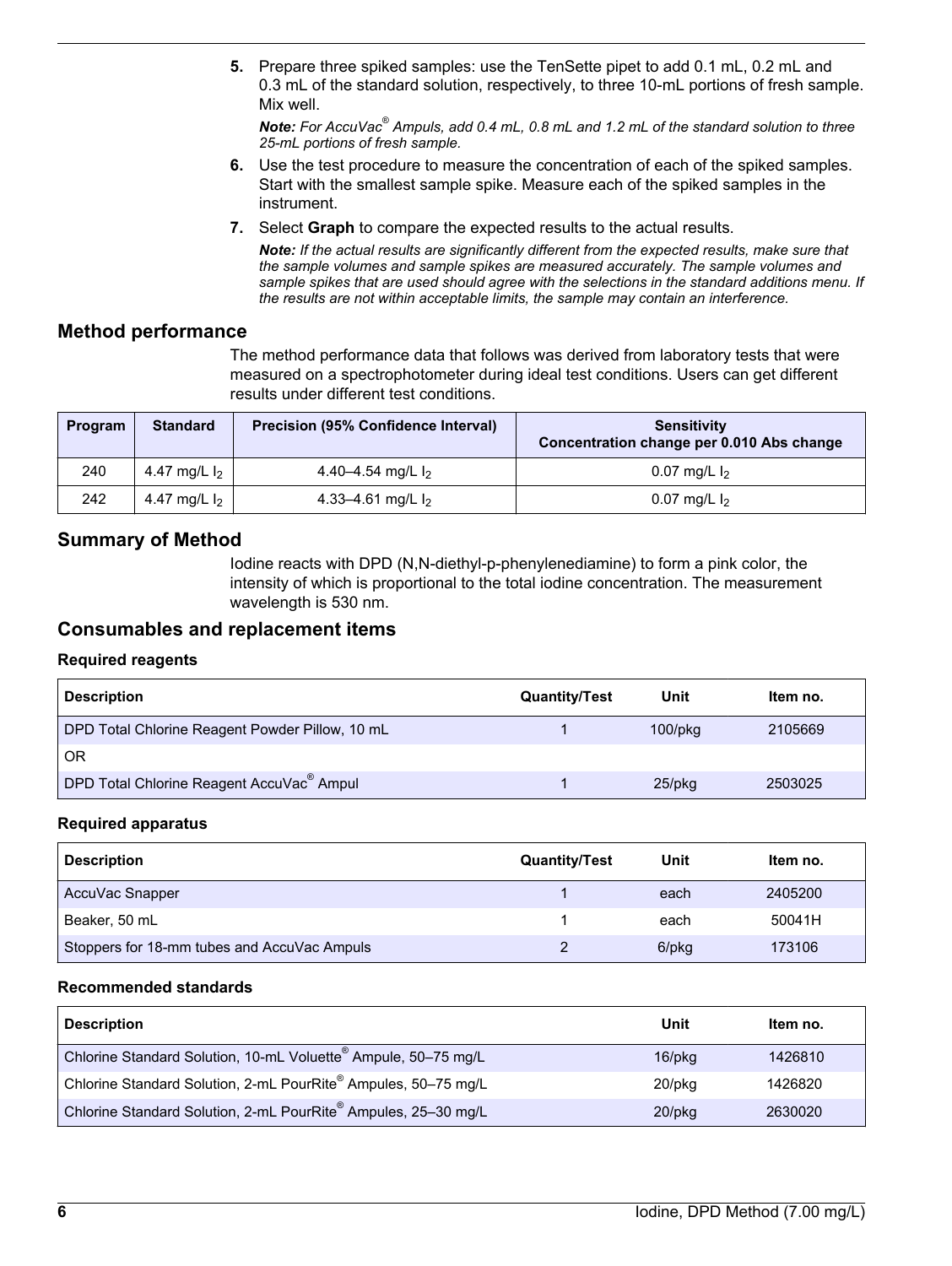# **Optional reagents and apparatus**

| <b>Description</b>                                                 | Unit           | Item no. |
|--------------------------------------------------------------------|----------------|----------|
| AccuVac <sup>®</sup> Ampul vials for sample blanks                 | 25/pkg         | 2677925  |
| Ampule Breaker, 2-mL PourRite <sup>®</sup> Ampules                 | each           | 2484600  |
| Ampule Breaker, 10-mL Voluette <sup>®</sup> Ampules                | each           | 2196800  |
| Water, Chlorine-demand Free                                        | 500 mL         | 2641549  |
| Mixing cylinder, graduated, 25-mL                                  | each           | 2088640  |
| Mixing cylinder, graduated, 50 mL                                  | each           | 189641   |
| DPD Total Chlorine Reagent Powder Pillows, 10 mL                   | 1000/pkg       | 2105628  |
| DPD Total Chlorine Reagent Powder Pillows, 10 mL                   | 300/pkg        | 2105603  |
| DPD Total Chlorine Reagent, 10-mL, SwifTest™ Dispenser refill vial | 250 tests      | 2105660  |
| Paper, pH, 0-14 pH range                                           | 100/pkg        | 2601300  |
| Pipet, TenSette <sup>®</sup> , 0.1-1.0 mL                          | each           | 1970001  |
| Pipet tips for TenSette <sup>®</sup> Pipet, 0.1-1.0 mL             | 50/pkg         | 2185696  |
| Pipet tips for TenSette <sup>®</sup> Pipet, 0.1-1.0 mL             | 1000/pkg       | 2185628  |
| Potassium lodide, 30-g/L                                           | 100 mL         | 34332    |
| Sodium Arsenite, 5-g/L                                             | 100 mL         | 104732   |
| Sodium Hydroxide Standard Solution, 1.0 N                          | 100 mL MDB     | 104532   |
| SpecCheck™ Secondary Standard Kit, Chlorine DPD, 0-2.0 mg/L Set    | each           | 2635300  |
| Sulfuric Acid Standard Solution, 1 N                               | 100 mL MDB     | 127032   |
| Water, deionized                                                   | 4 <sub>L</sub> | 27256    |